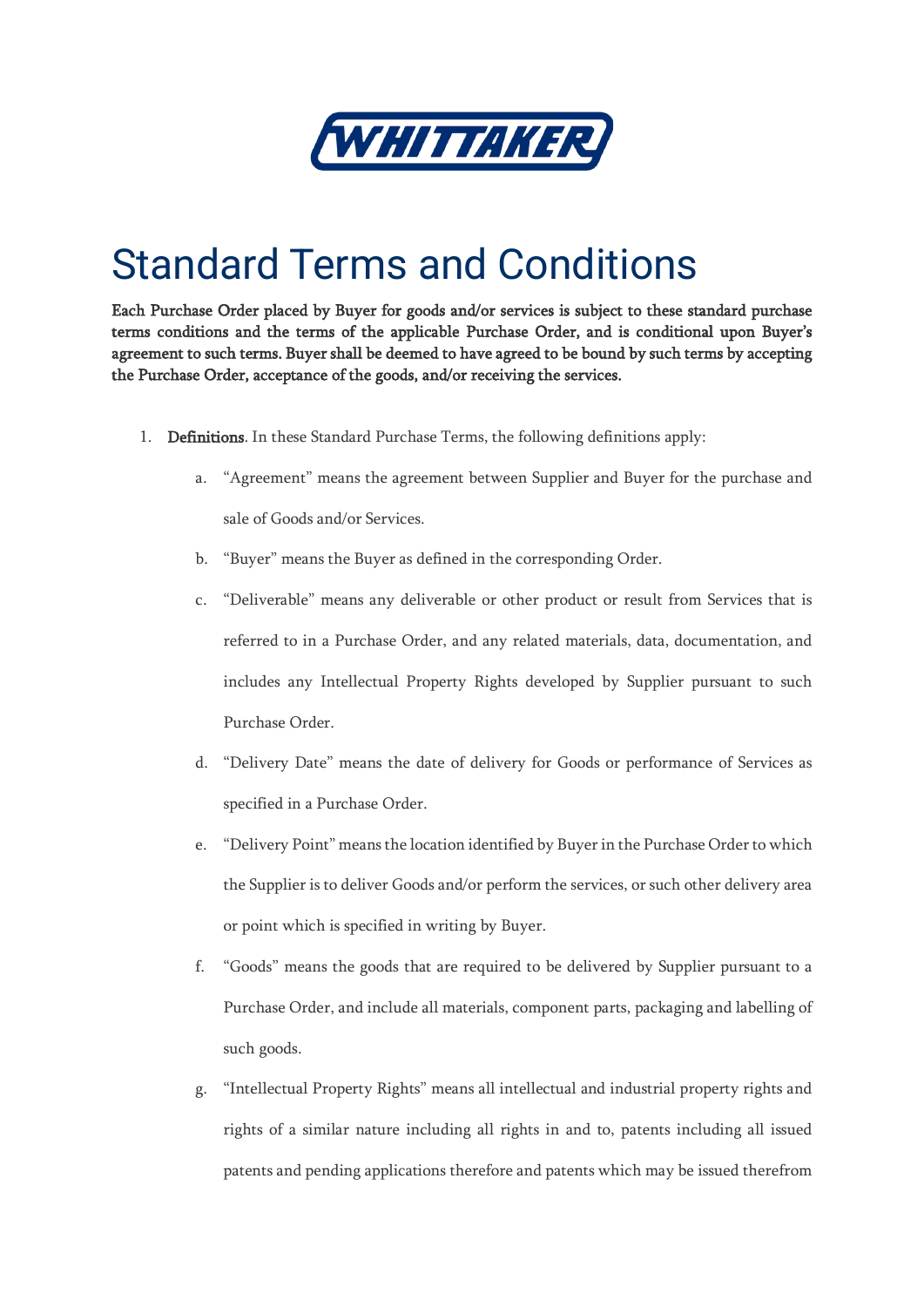(including divisions, reissues, re-examinations, continuations and continuations-inpart); trade-marks; copyrights; industrial design rights; rights pertaining to trade secrets and confidential information; publicity rights; personality rights; moral rights; and other intellectual property rights whether registered or not and all applications, registrations, renewals and extensions pertaining to the foregoing.

- h. "Purchase Order" means the purchase order between Buyer and Supplier for the purchase and sale of Goods and/or Services, to which these Standard Purchase Terms are attached or are incorporated by reference.
- i. "Services" means any services to be provided by Supplier to Buyer pursuant to a Purchase Order.
- j. "Specifications" means the requirements, attributes and specifications for the Goods or Services that are set out in the applicable Purchase Order. Specifications also include: (a) documentation published by Supplier relating to the Goods or Services; (b) operational and technical features and functionality of the Goods or Services; (c) standards or levels of service performance for Services; and (d) Buyer business requirements that are expressly set out in a Purchase Order.
- k. "Supplier" means the party indicated on the face page of the Purchase Order that is contracting with Buyer for the purchase and sale of Goods and/or Services.
- l. "Supplier Proposal" means any acknowledgement, estimate, quote, offer to sell, invoice, or proposal of Supplier relating to the supply of Goods and/or Services to Buyer, including any delivered in connection with a request for quotations, request for proposal or similar process initiated by Buyer.
- m. "Warranty Period" means in respect of any Goods or Services, the longer of: (i) the express written warranty period provided by Supplier for the Goods or Services; and (ii) the period commencing on the date of Acceptance of such Goods or Services and ending on the date that is one (1) year from that date.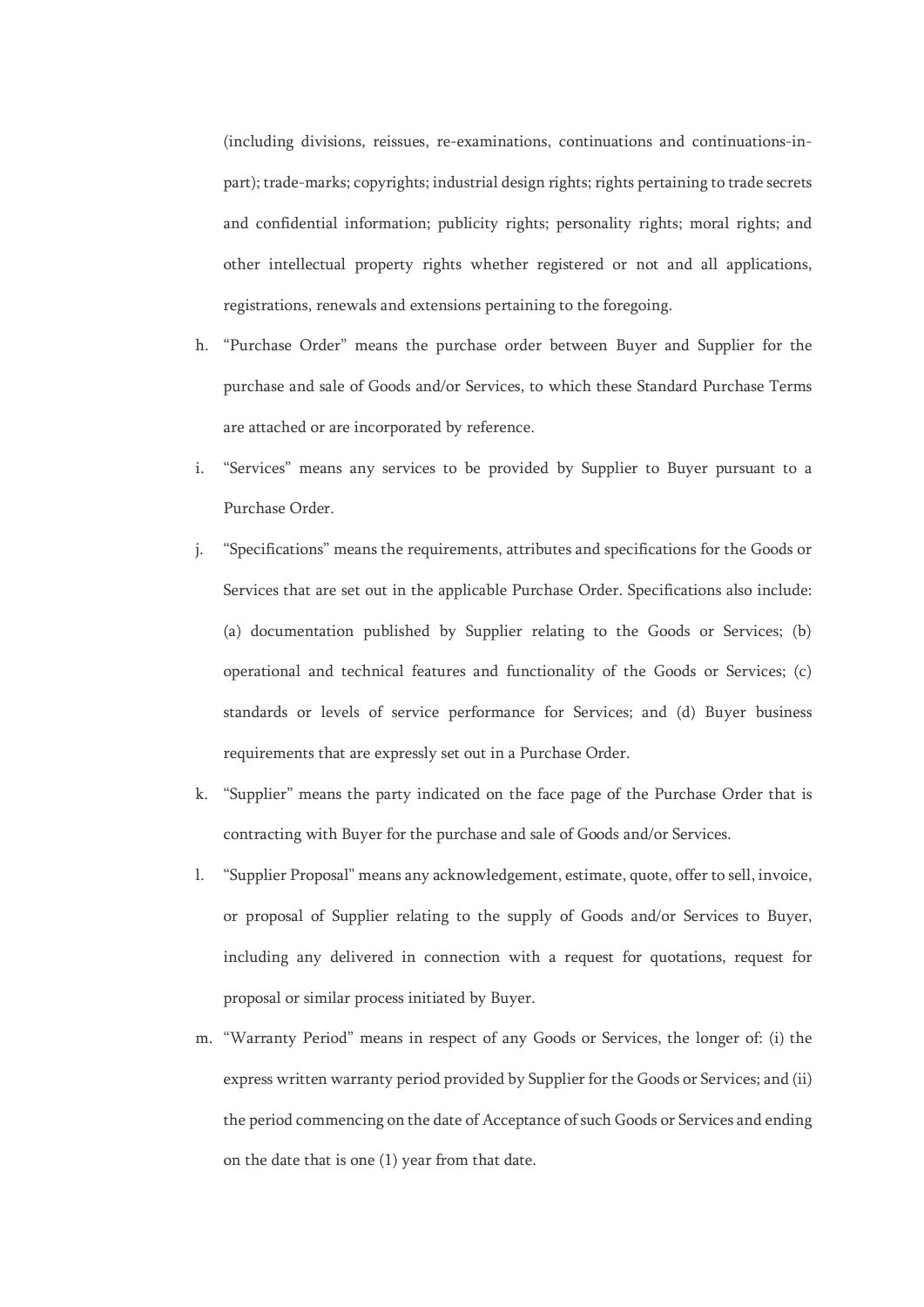2. Agreement. The Agreement consists only of: (a) these Standard Purchase Terms; (b) the applicable Purchase Order; and (c) any Specifications or other documents expressly referenced in the Purchase Order. Any reference in the Purchase Order to any Supplier Proposal is solely for the purpose of incorporating the descriptions and specifications of the Goods and/or Services contained in the Proposal, and only to the extent that the terms of the Supplier Proposal do not conflict with the descriptions and Specifications set out in the Purchase Order. If there is any conflict or inconsistency between the documents constituting the Agreement, then unless otherwise expressly provided, the documents will rank in the order of precedence in accordance with the order in which they are listed in this Section 2.

## 3. Delivery of Goods and Services.

- a. Supplier agrees to supply and deliver the Goods to Buyer and to perform the Services, as applicable, on the terms set out in this Agreement.
- b. Supplier or Buyer, as the case may be, within each applicable Order, shall, at its own expense, pack, load, and deliver Goods to the Delivery Point and in accordance with the invoicing, delivery terms, shipping, packing, and other instructions printed on the face of the Purchase Order or otherwise provided to Supplier by Buyer in writing. No charges will be allowed for freight, transportation, insurance, shipping, storage, handling, demurrage, cartage, packaging or similar charges unless provided for in the applicable Purchase Order or otherwise agreed to in writing by Buyer.
- c. Time is not of the essence with respect to delivery of the Goods and performance of Services. Goods shall be delivered and Services performed by the applicable Delivery Date. Supplier must immediately notify Buyer if Supplier is likely to be unable to meet a Delivery Date.
- d. Title and risk of loss or damage shall pass to Buyer upon receipt of Goods at the Delivery Point, unless otherwise agreed to by the Buyer in writing. Buyer has no obligation to obtain insurance while Goods are in transit from Supplier to the Delivery Point.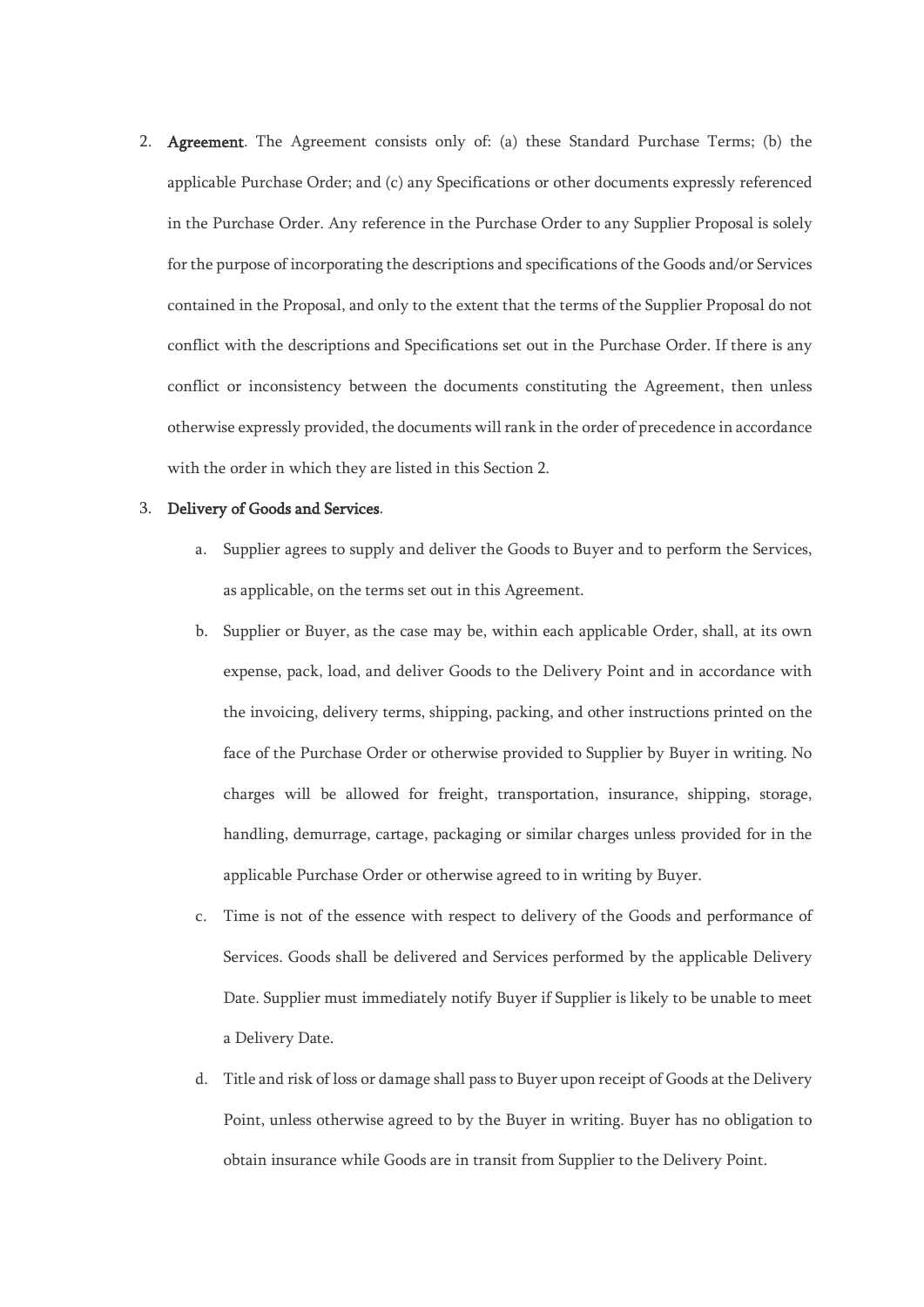e. Supplier shall follow all instructions of Buyer and cooperate with Buyer's customs broker as directed by Buyer (including by providing requested shipping documentation) with respect to all Goods that originate from sources or suppliers based outside Mexico. Supplier shall comply with all the requirements of the Mexican Border Agency (or any successor organization) with respect to the importation of Goods from outside Mexico.

## 4. Inspection; Acceptance and Rejection.

- a. All shipments of Goods and performance of Services shall be subject to Buyer's right of inspection. Buyer shall have fifteen (15) days (the "Inspection Period") following the delivery of the Goods at the Delivery Point or performance of the Services to undertake such inspection, and upon such inspection Buyer shall either accept the Goods or Services ("Acceptance") or reject them. Buyer shall have the right to reject any Goods that are delivered in excess of the quantity ordered or are damaged or defective. In addition, Buyer shall have the right to reject any Goods or Services that are not in conformance with the Specifications or any term of this Agreement. Transfer of title to Buyer of Goods shall not constitute Buyer's Acceptance of those Goods. Buyer shall provide Supplier within the Inspection Period notice of any Goods or Services that are rejected, together with the reasons for such rejection. If Buyer does not provide Supplier with any notice of rejection within the Inspection Period, then Buyer will be deemed to have provided Acceptance of such Goods or Services. Buyer's inspection, or Acceptance or use of the Goods or Services hereunder shall not limit or otherwise affect Supplier's warranty obligations hereunder with respect to the Goods or Services, and such warranties shall survive inspection, test, Acceptance and use of the Goods or Services.
- b. Buyer shall be entitled to request replacement or repair of the Goods at the Supplier's expense and risk. Supplier shall not deliver Goods that were previously rejected on grounds of non-compliance with this Agreement, unless delivery of such Goods is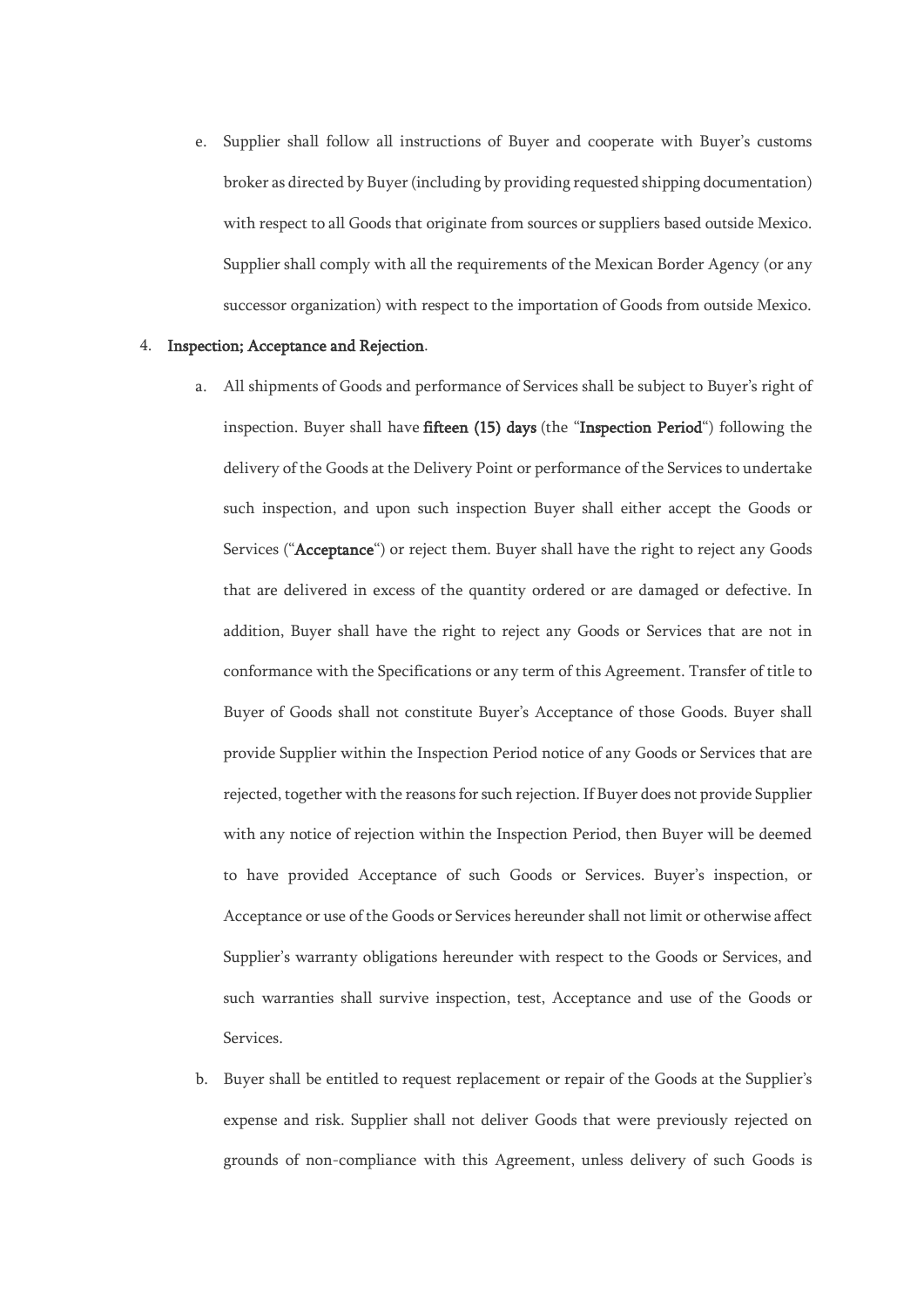approved in advance by Buyer, and is accompanied by a written disclosure of Buyer's prior rejection(s).

- 5. Price/Payment Terms. Prices for the Goods and/or Services will be set out in the applicable Order. Price increases or charges not expressly set out in the Purchase Order shall not be effective unless agreed to in advance in writing by Buyer. Supplier will issue all invoices on a timely basis. Notwithstanding the foregoing, Buyer agrees to pay the balance of the undisputed amounts on any invoice that is the subject of any dispute within the time periods specified herein and no later than thirty (30) calendar days from the issuance of the corresponding invoice.
- 6. Taxes. Unless otherwise stated in a Purchase Order, all prices or other payments stated in the Purchase Order are exclusive of any taxes. Supplier shall separately itemize all applicable taxes each on each invoice and indicate on each invoice its applicable tax registration number(s). Buyer will pay all applicable taxes to Supplier when the applicable invoice is due. Supplier will remit all applicable taxes to the applicable government authority as required by applicable laws. Notwithstanding any other provision of this Agreement, Buyer may withhold from all amounts payable to Supplier all applicable withholding taxes and to remit those taxes to the applicable governmental authorities as required by applicable laws.
- 7. Hazardous Materials. Supplier agrees to provide, upon and as requested by Buyer, to satisfy any applicable laws governing the use of any hazardous substances either of the following: (a) all reasonably necessary documentation to verify the material composition, on a substance by substance basis, including quantity used of each substance, of any Goods, and/or of any process used to make, assemble, use, maintain or repair any Goods; or (b) all reasonably necessary documentation to verify that any Goods and/or any process used to make, assemble, use, maintain or repair any Goods, do not contain, and the Services do not require the use of, any particular hazardous substances specified by Buyer.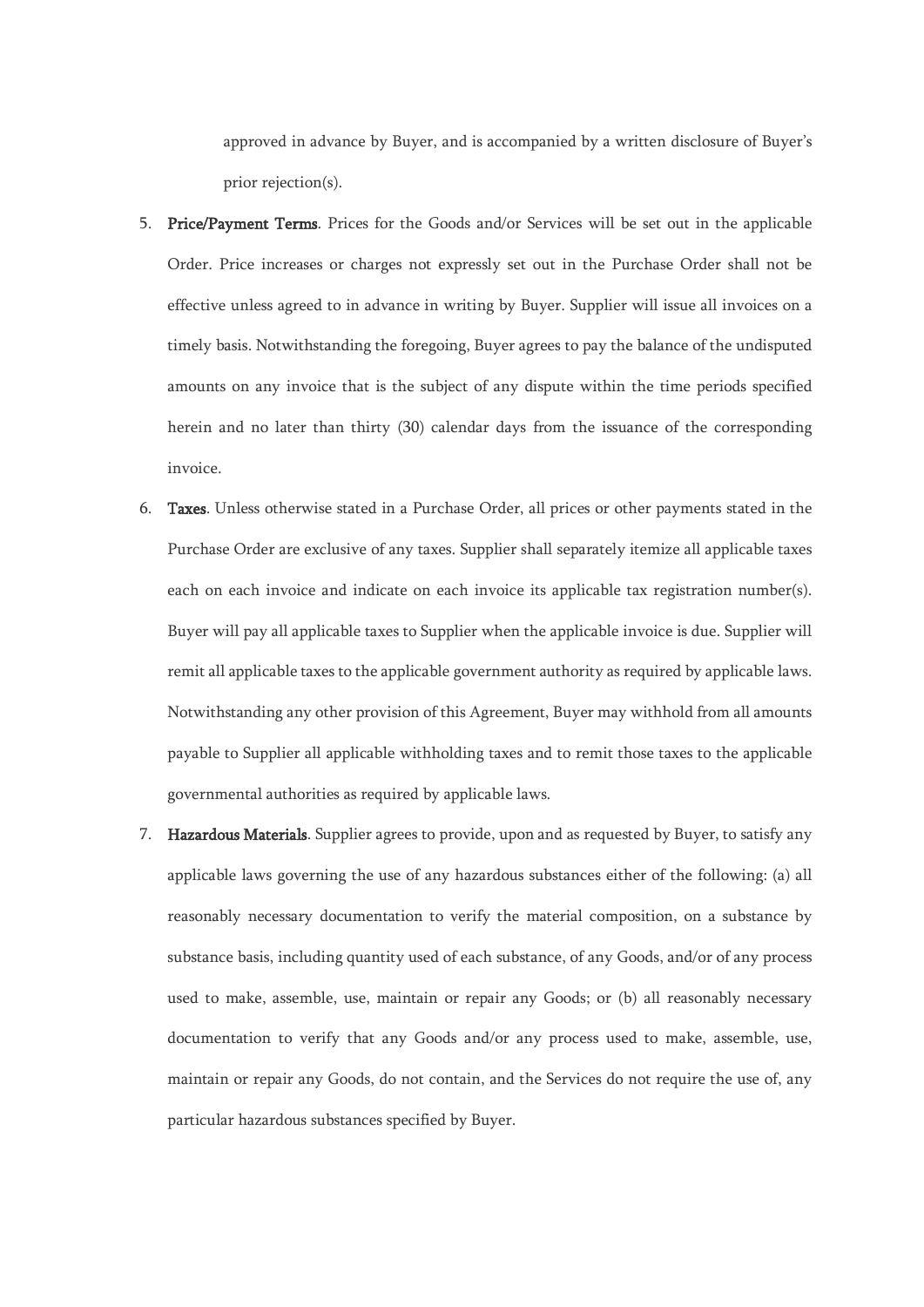## 8. Legal Compliance; Workplace Safety.

In carrying out its obligations under the Agreement, including the performance of Services, Supplier shall at all times comply with all applicable all federal, provincial, and municipal laws, regulations, standards, and codes. Supplier shall obtain all applicable permits, licences, exemptions, consents and approvals required for the Supplier to manufacture and deliver the Goods and perform the Services.

- a. Product Warranties. Supplier warrants to Buyer that during the Goods Warranty Period all Goods provided hereunder shall be: (i) of merchantable quality; (ii) fit for the purposes intended; (iii) unless otherwise agreed to by Buyer, new; (iv) free from defects in design, material and workmanship; (v) in strict compliance with the Specifications; (vi) free from any liens or encumbrances on title whatsoever; (vii) in conformance with any samples provided to Buyer; and (viii) compliant with all applicable federal, provincial, and municipal laws, regulations, standards, and codes.
- b. Service Warranties. Supplier shall perform all Services: (i) exercising that degree of professionalism, skill, diligence, care, prudence, judgment, and integrity which would reasonably be expected from a skilled and experienced service provided providing services under the same or similar circumstances as the Services under this Agreement; (ii) in accordance with all Specifications and all Buyer policies, guidelines, by-laws and codes of conduct applicable to Supplier; and (iii) using only personnel with the skills, training, expertise, and qualifications necessary to carry out the Services. Buyer may object to any of the Supplier's personnel engaged in the performance of Services who, in the reasonable opinion of Buyer, are lacking in appropriate skills or qualifications, engage in misconduct, constitute a safety risk or hazard or are incompetent or negligent, and the Supplier shall promptly remove such personnel from the performance of any Services upon receipt of such notice, and shall not re-employ the removed person in connection with the Services without the prior written consent of Buyer.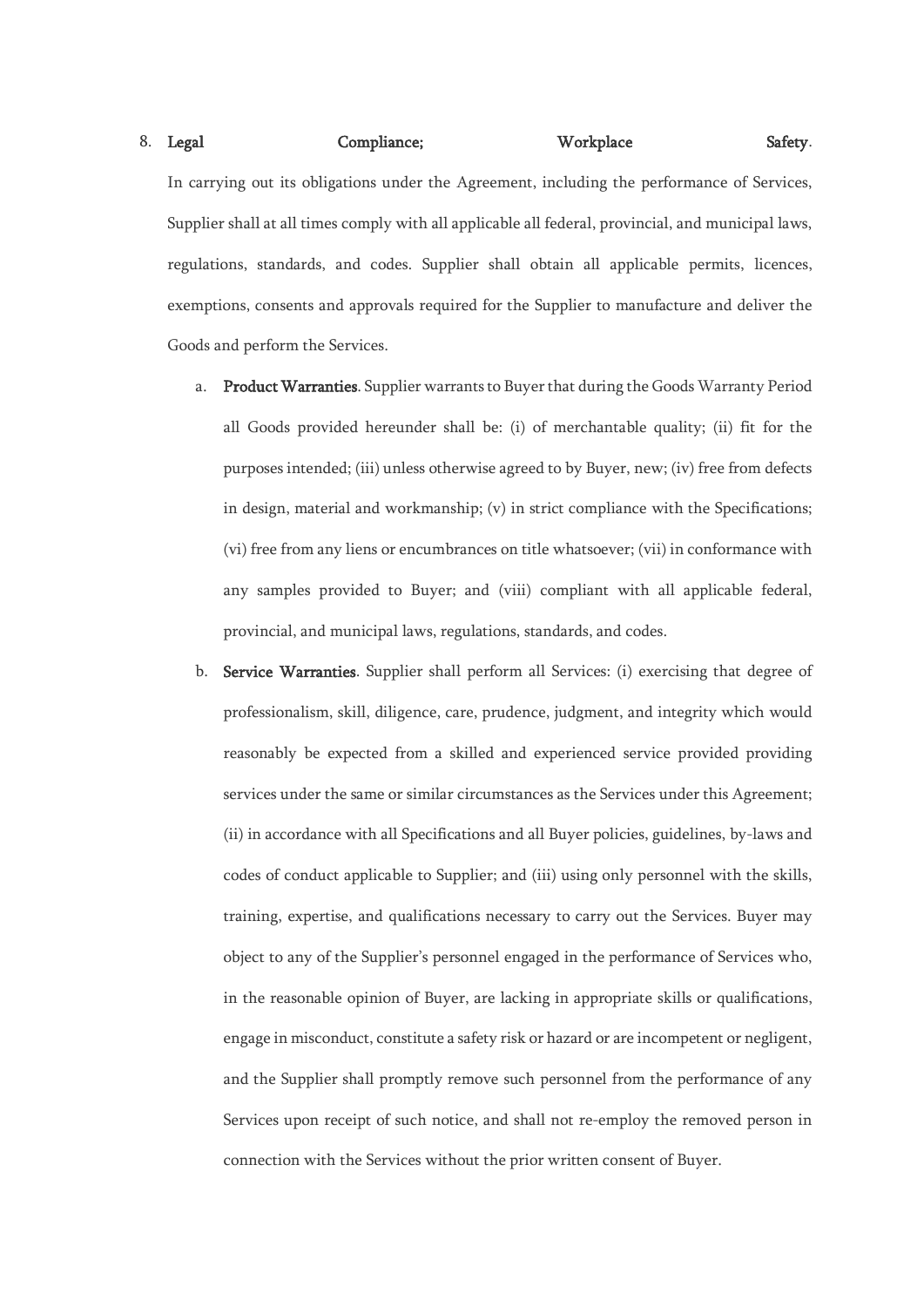- c. Intellectual Property Warranty. Supplier further warrants to Buyer that at all times all Goods and or Services (including any Deliverables) will not be in violation of or infringe any Intellectual Property Rights of any person.
- 9. Intellectual Property Rights. All Intellectual Property Rights in and to each Deliverable shall vest in the Supplier. To the extent that any Deliverables contain any intellectual property of Supplier, Supplier shall not grant to Buyer any worldwide, royalty-free, non-exclusive, perpetual license to use, copy, modify and distribute such intellectual property as part of the Deliverables.
- 10. Confidentiality. Supplier and Buyer shall safeguard and keep confidential any and all information relating to Buyer and Supplier obtained by it or provided to it by Buyer and/or Supplier in connection with this Agreement, and shall use such information only for the purposes of carrying out its obligations under this Agreement.
- 11. Insurance. Supplier represents and warrants to Buyer that it has in place with reputable insurers such insurance policies in coverage amounts that would be maintained by a prudent supplier of goods and services similar to the Goods and Services provided hereunder, including, as applicable, professional errors and omissions liability insurance and comprehensive commercial general liability insurance (including product liability coverage, all-risk contractors' equipment insurance, and automobile liability insurance). In addition, Supplier will take out and maintain, at its own cost, such insurance policies and coverages as may be reasonably required by Buyer from time to time. Supplier will promptly deliver to Buyer, as and when requested, written proof of such insurance. If requested, Buyer will be named as an additional insured under any such policies. If requested by Buyer, such insurance will provide that it cannot be cancelled, or materially changed so as to affect the coverage provided under this Agreement, without the insurer providing at least 30 days prior written notice to Buyer.
- 12. Limitation of Liability. EXCEPT FOR SUPPLIER'S OBLIGATIONS UNDER SECTION 14, AND EXCEPT FOR DAMAGES THAT ARE THE RESULT OF THE GROSS NEGLIGENCE OR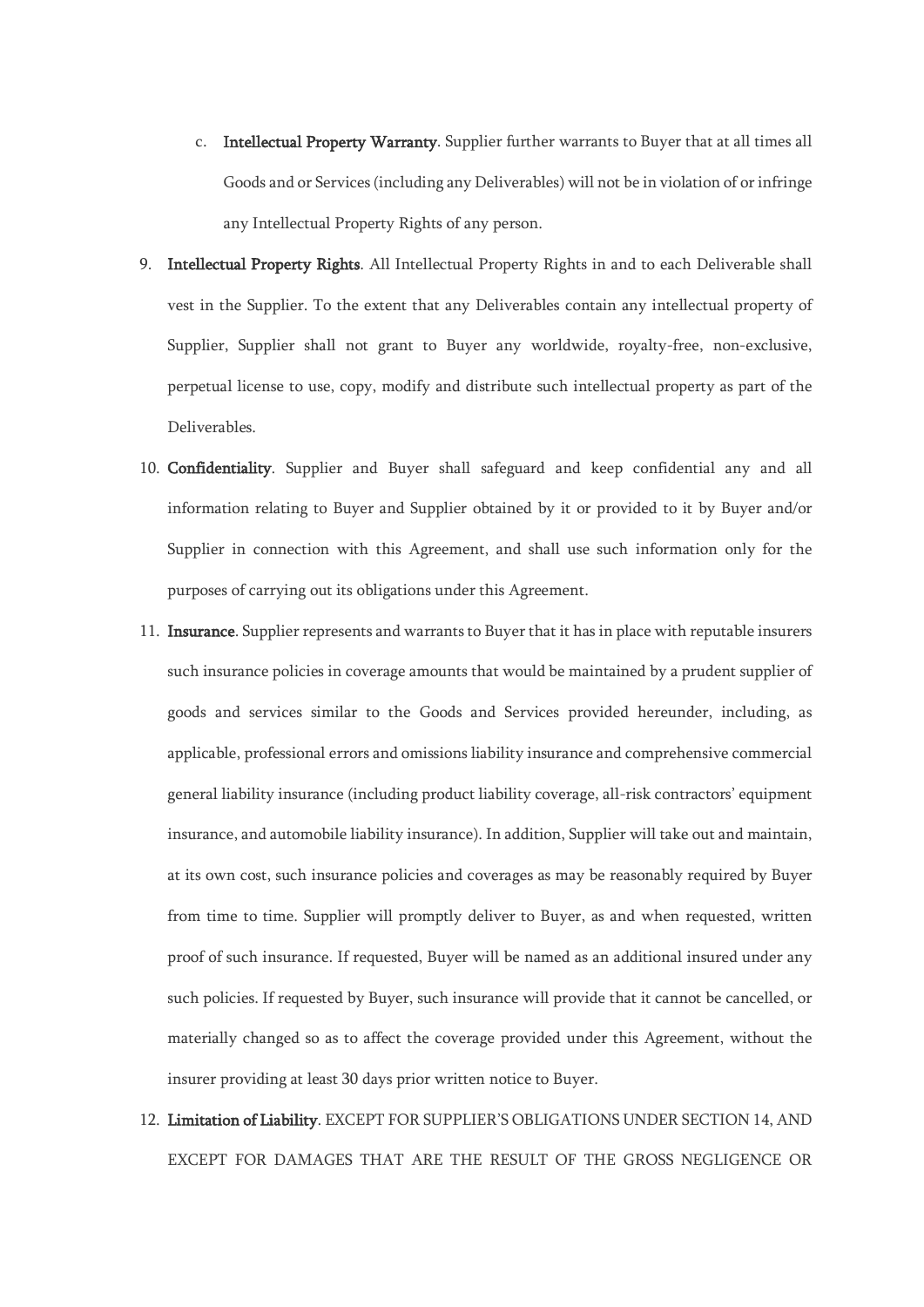WILFUL MISCONDUCT OF A PARTY, IN NO EVENT WILL EITHER PARTY BE LIABLE TO THE OTHER PARTY OR ANY OTHER PERSON FOR ANY INDIRECT, INCIDENTAL, CONSEQUENTIAL, OR PUNITIVE DAMAGES, INCLUDING ANY LOST PROFITS, DATA, GOODWILL, OR BUSINESS OPPORTUNITY FOR ANY MATTER RELATING TO THIS AGREEMENT.

- 13. Independent Contractors. Supplier will perform its obligations under the Agreement as an independent contractor and in no way will Supplier or its employees be considered employees, agents, partners, fiduciaries, or joint venturers of Buyer. Supplier and its employees will have no authority to represent Buyer or its Affiliates or bind Buyer or its Affiliates in any way, and neither Supplier nor its employees will hold themselves out as having authority to act for Buyer or its Affiliates.
- 14. Further Assurances. The parties shall sign such further and other documents, cause such meetings to be held, resolutions passed and do and perform and cause to be done and performed such further and other acts and things as may be necessary or desirable in order to give full effect to this Agreement and every part thereof.
- 15. Severability. If any provision of this Agreement is determined to be unenforceable or invalid for any reason whatsoever, in whole or in part, such invalidity or unenforceability shall attach only to such provision or part thereof and the remaining part thereof and all other provisions shall continue in full force and effect.
- 16. Waiver. No waiver of any provision of this Agreement shall be enforceable against that party unless it is in writing and signed by that party.
- 17. Assignment. Supplier may assign or subcontract this Agreement, in whole or in part, without Buyer's prior written consent. Supplier's permitted assignment or subcontracting of this Agreement or any part thereof will not release Supplier of its obligations under this Agreement, and it will remain jointly and severally liable with the assignee or subcontractor for any obligations assigned or subcontracted. The acts of omissions of any subcontractors of Supplier